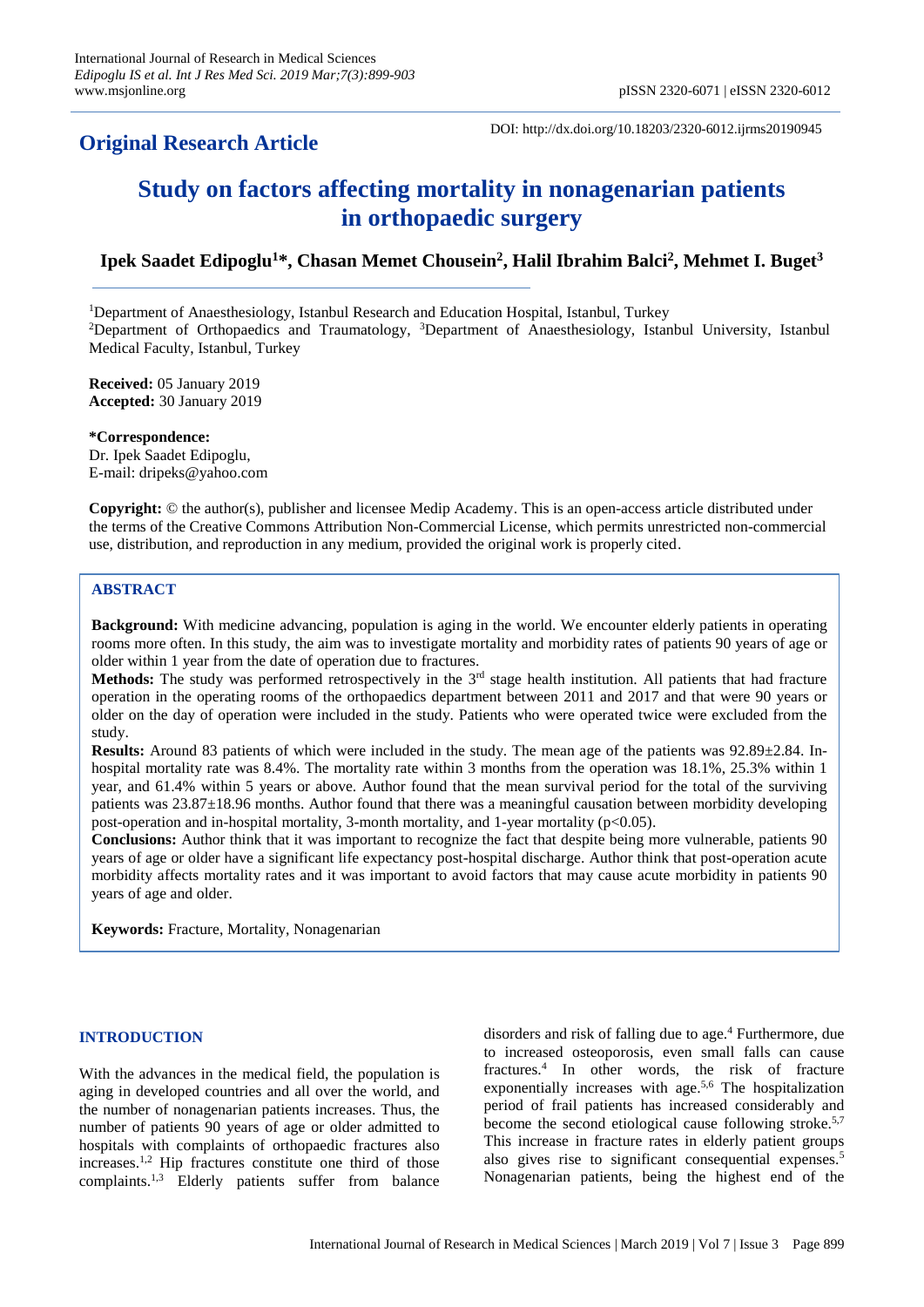advanced age group, create particular concerns due to the increasing number of their co-morbid diseases, which is also the case in our country. Author encountered more nonagenarian patients in our operating rooms day by day; however, to this day, the prognosis of patients 90 years of age and older has been thought to be worse than other age groups.

The aim of this study was to evaluate the post-operative, in-hospital, 3-month, and 1-year mortality rates and morbidity rates of the patients 90 years of age or older admitted to the hospital with bone fractures and to determine the factors affecting the mortality and morbidity rates.

#### **METHODS**

Our study was a retrospective study performed at a university hospital. The ethics committee approval was obtained from The Institutional Review Board of the Department of Orthopaedics and Traumatology. Patients who applied to the Department of Orthopedics and Traumatology between 2011-2017 were evaluated. The inclusion criteria: all patients that had fracture operation in the operating rooms of the department between 2011 and 2017 and that were 90 years or older on the day of operation were included in the study.

#### *Exclusion criteria*

Patients who were operated twice or who had elective surgeries or polytraumas were excluded from the study. All data were obtained retrospectively from patient files. The primary aim of the study was to determine the factors affecting mortality in patients 90 years of age or older. In-hospital mortality, 3-month mortality, 1-year mortality, postoperative survival time, type of anaesthesia (general, peripheral, spinal) age (years), hospitalization time (day), postoperative mean time of death (month), long-term mortality, postoperative survival time were recorded. Long-term mortality was defined by including patients who were followed up for 5 years or more. Patients followed up for less than 5 years were not included in the long-term morbidity rates. Author defined morbidity as the occurrence of pulmonary, cardiac, gastrointestinal (GIS) and cerebrovascular pathologies in the postoperative period, independently from the preoperative co-morbidities. Only major pathologies were recorded. Minor pathologies were not evaluated as morbidity. The comorbidities were recorded as Alzheimer's, hypertension (HT), diabetes mellitus (DM), ischemic heart disease (ICH), chronic renal failure (CRF), cerebrovascular accident (CVA) and others.

#### *Statistical analysis*

SPSS 21.0 program was used to evaluate statistical outcomes of the study. In the evaluation of the data, author used descriptive statistical methods (mean, standard deviation, frequency, and rate) and the MannWhitney-U test for inter-group comparisons of quantitative data that were not normally distributed, and Chi-square tests for comparisons of the qualitative data. Significance was evaluated as  $p<0.05$ .

#### **RESULTS**

Around 103 patients were evaluated for compliance. Files of 87 patients meeting the inclusion criteria were examined. After the patients who were operated twice excluded, 83 patients were included in the study. Demographic data are given in Table 1. The mean age of the patients was 92.89±2.84. The most common reason of admission was hip fracture (n:71), constituting 85% of the patients (Figure 1).

#### **Table 1: Demographic data.**

| <b>Parameters</b>                         | <b>Numbers and</b><br>percentages  |                    |  |  |  |
|-------------------------------------------|------------------------------------|--------------------|--|--|--|
| Age (years)                               | 92.89±2.84 (min: 90 -<br>maks:104) |                    |  |  |  |
| Length of hospital stay<br>(days)         | $15.48 \pm 11.97$                  |                    |  |  |  |
| Postoperative mean death<br>time (months) | $19.30 \pm 18.49$                  |                    |  |  |  |
| Long-term mortality                       |                                    |                    |  |  |  |
| Yes                                       | 51                                 |                    |  |  |  |
| N <sub>0</sub>                            | 32                                 |                    |  |  |  |
| Intra-hospital mortality                  | $8.4\%$ (n:7)                      |                    |  |  |  |
| 3-month mortality                         | 18.1% (n:15)                       |                    |  |  |  |
| 1-year mortality                          |                                    | 25.3% (n:21)       |  |  |  |
| Postoperative survival<br>time            | $23.87 \pm 18.96$                  |                    |  |  |  |
| <b>Type of Anesteshia</b>                 | $\mathbf n$                        | <b>Percentages</b> |  |  |  |
| general                                   | 14                                 | 16.9%              |  |  |  |
| Peripheral                                | 9                                  | 10.8%              |  |  |  |
| spinal                                    | 60                                 | 72.3%              |  |  |  |



#### **Figure 1: Diagnosis of patients.**

The second most common reason was humeral fracture. The mortality rate within 3 months from the operation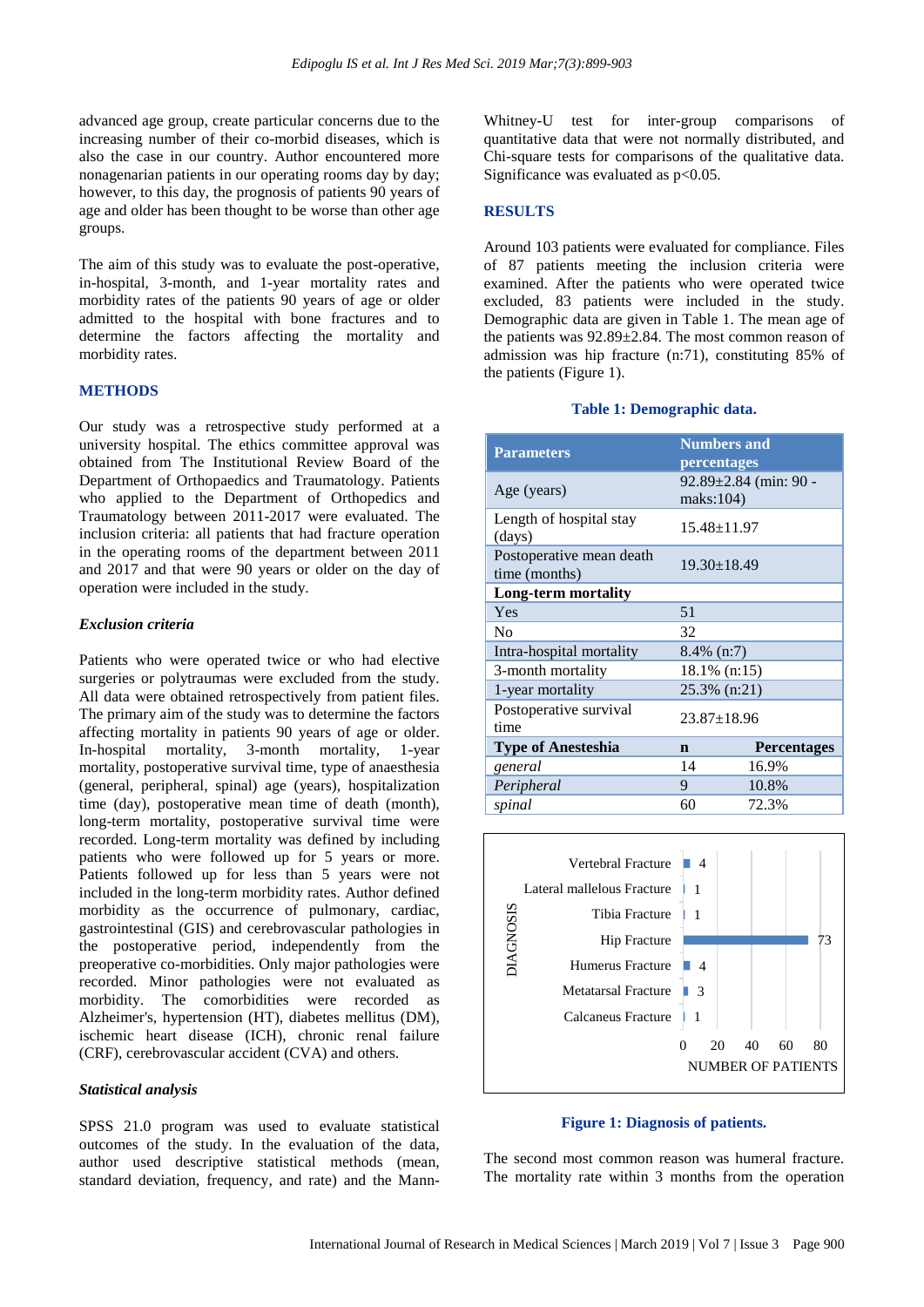was 18.1% (n:15), 25.3% (n: 21) within 1 year, and 61.4% (n:51) within 5 years or above. Author found that the mean survival period for the total of the surviving patients was 23.87±18.96 months (Table 1).



**Figure 2: Postoperative morbidity.**

We observed that pulmonary pathologies were the most commonly seen morbidities in the postoperative period (Figure 2). Author diagnosed CVA in 1 patient and gastro-intestinal problems in 2 patients. Author diagnosed heart failure in only 1 patient. Alzheimer's disease, hypertension (HT), diabetes mellitus (DM), ischemic heart disease (ICH), chronic renal failure (CRF) and cerebrovascular accident (CVA) were the most common co-morbidities. Most patients had multiple comorbidities. It was remarkable that hypertension appeared to be the most common disease as 77 patients had hypertension (92.7%). This was followed by diabetes mellitus in 13 patients (15.66%), ischemic heart disease in 11 patients (13.23%), and Alzheimer's disease in 8 patients (9.6%). We found that anaesthetic methods had no meaningful effect on mortality (p>0.05). In the evaluation of sub-groups, no statistical significance was seen in terms of general anaesthesia, spinal anaesthesia, and peripheral block applications. The most common comorbidities in the preop period were hypertension, diabetes, cerebrovascular accident (CVA), and Alzheimer. Author found that post-operative morbidity was significantly associated with in-hospital mortality, 3 month mortality, and 1-year mortality  $(p<0.05)$  (Table 2).

|                                                                                                   | <b>Intra-hospital mortality</b> |                  | $p-$<br>value | 3-month mortality |                  | $p-$<br>value | 1-year mortality |                   | $p-$<br>value |  |
|---------------------------------------------------------------------------------------------------|---------------------------------|------------------|---------------|-------------------|------------------|---------------|------------------|-------------------|---------------|--|
|                                                                                                   | Yes $(n:7)$                     | No $(n:76)$      |               | Yes $(n:15)$      | No $(n:68)$      |               | Yes $(n:21)$     | No $(n:62)$       |               |  |
| Age                                                                                               | $93.14 \pm 2.41$                | $92.86 \pm 2.89$ | 0.809         | $93.20 \pm 3.25$  | $92.82 \pm 2.77$ | 0.646         | $93.47 \pm 3.14$ | $92.69 \pm 2.74$  | 0.279         |  |
| LOS                                                                                               | $9.42 \pm 6.57$                 | $16.03 \pm 12.3$ | 0.164         | $15.20 \pm 11.2$  | $15.54 \pm 12.2$ | 0.920         | $14.66 \pm 9.84$ | $15.75 \pm 12.67$ | 0.721         |  |
| Anesthesia                                                                                        |                                 |                  |               |                   |                  |               |                  |                   |               |  |
|                                                                                                   |                                 |                  |               | $\overline{2}$    | 12               | 0.748         | 5                | 9                 | 0.41          |  |
| General                                                                                           |                                 | 13               |               |                   |                  |               | 15               | 45                |               |  |
| Spinal                                                                                            | 6                               | 54               | 0.667         | 12                | 48               |               | 1                | 8                 |               |  |
| Peripheral                                                                                        | $\Omega$                        | 9                |               |                   | 8                |               |                  |                   |               |  |
| block                                                                                             |                                 |                  |               |                   |                  |               |                  |                   |               |  |
| Postoperative<br>morbidity                                                                        |                                 | 6                | $0.004*$      | 5                 | 10               | $0.002*$      | - 5              | 16                | $0.027*$      |  |
| $p<0.05$ as significant, LOS: Length of Hospital stay (days), Mann Whitney-U and Chi-square tests |                                 |                  |               |                   |                  |               |                  |                   |               |  |

#### **Table 2: Early period mortality rates.**

#### **DISCUSSION**

In this study, author examined the fracture patients 90 years of age (and older), and author found that the factors affecting the mortality were major post-operative morbid conditions. Author found that age, length of hospitalization, and type of anaesthesia did not have any effect on mortality.

In a recent study by Aschraf et al, they examined hip fractures in patients 90 years of age and older and gave similar mortality rates as the results (10.3% in hospital,  $20.5\%$  in 3 months and 35.9% in 1 year).<sup>8</sup> In this study, author found in-hospital mortality rate as 8.4% (n:7), 3 month mortality rate as 18.1% (n:15), and 1-year

mortality as 25.3% (n:21). In a study conducted by Lin et al, they found a mortality rate of 9.9%, which is similar to the in-hospital mortality rate in this study.<sup>9</sup> The different studies conducted on nonagenarian patients in the literature provide mortality rates within the range of 5.0%-10.0%, although varying depending on the patient population and working method.8,10,11 In general, author think that the small differences between studies are not only due to hip fracture, but also other fracture groups that author included in the study.

A recent study investigating factors affecting mortality in patients 90 years of age has found higher hazard ratios for mortality in patients with congestive heart failure and chronic obstructive pulmonary disease.<sup>8</sup> This result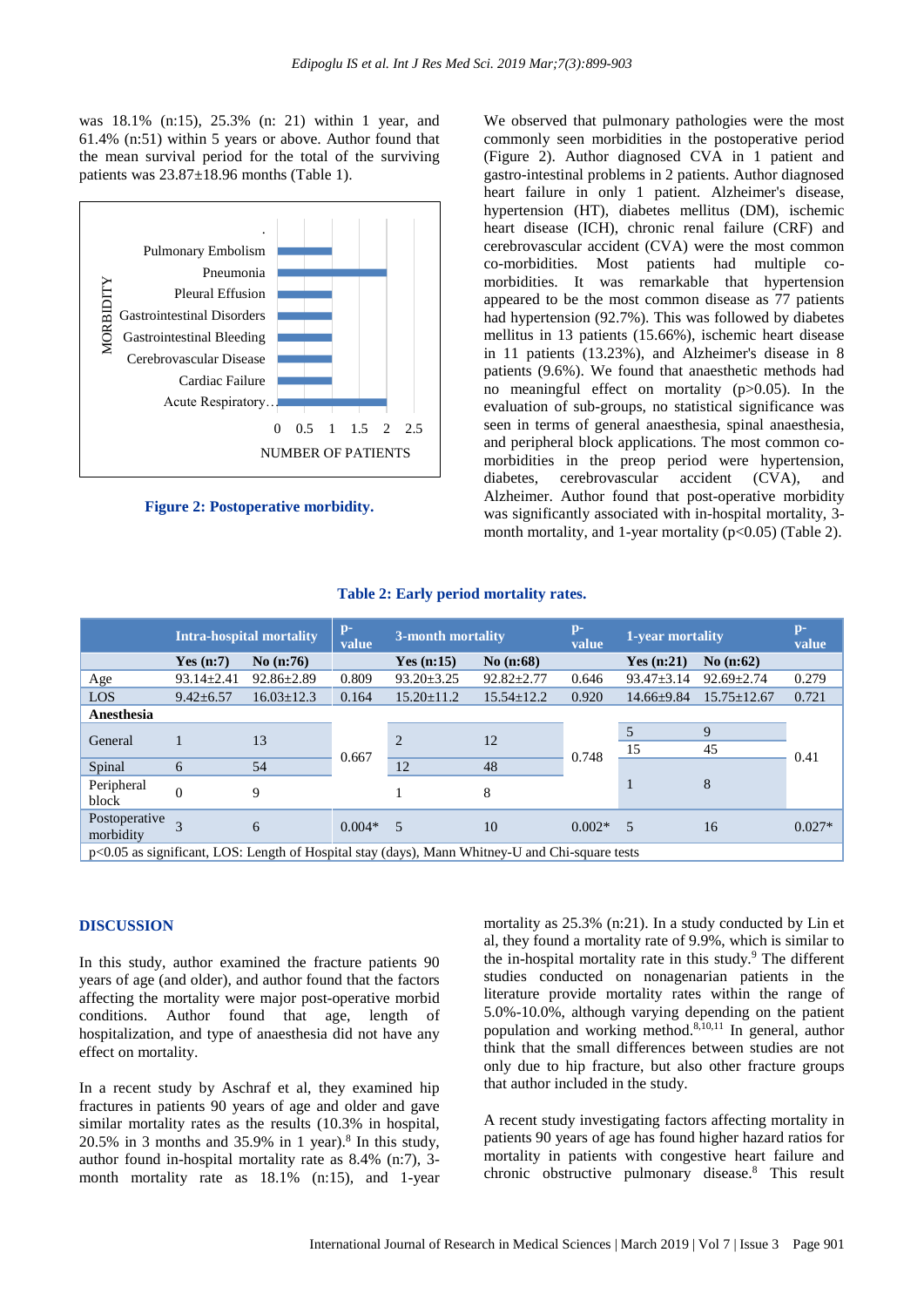differs from this conclusion in this study. In this study, author found that the co-morbidity in the preoperative period was not effective on mortality rates. In this study, all co-morbid conditions had similar mortality rates. Author believe this may be due to differences in patient groups.

Author see that some teams may be reluctant to operate patients 90 years of age or older because of their age. However, surgical procedures in these patient groups generally give positive results.8,12,13 Author think that the post-operative acute complications are the most important factors affecting the mortality of the patient and hence, optimal conditions and treatment should be provided to this patient group pre and post operation which would decrease the mortality rates in nonagenarian patients. Not only does it prevent mortality, it also supports early recovery, physical therapy, and early leave from the hospital.<sup>14</sup>

In this study, author found that the morbid conditions in the postoperative period caused a significant increase in in-hospital, 3-month, and 1-year mortality rates. There are studies in the literature that support the results of this study and report that increased postoperative morbidity is associated with increased mortality.<sup>14-16</sup> Unlike this study, Tay et al, reported a very high rate of complications (47%), although there were studies (14.6-32%) reporting an early complication rate closer to the results.<sup>14,17,18</sup> In a study conducted by Öztürk et al, in the geriatric patient group, all patients with dementia were reported to have died within the first year. <sup>19</sup> These results differ from the findings. Author did not find any differences in mortality rates between patients with Alzheimer's disease or dementia and other morbidities.

In their study, Vochteloo et al, compared 65-89 years old patients with patients 90 years of age and older and reported significant differences between the groups in terms of 3-month mortality and sooner mortality but did not report mortality differences between nonagenarian and young patients in terms of excess mortality.<sup>20</sup> They also reported that more than half of the patients over 90 years of age returned to their homes and many of them gained preoperative mobility. Thus, they emphasized the importance of preventing the causes of hip fractures and preventing complications in the hospital.<sup>20</sup> The results also support these results. It is noteworthy that the postoperative survival time of the patients was 23.87±18.96 months. Author have found that the average life of patients who are over 90 years of age and have been operated for fracture is approximately 2 more years, which is a figure above the general opinion. When the patients were protected from the acute morbidity and taken home, there was a considerable life expectancy. Author think that the care and operation decisions of the patients should be evaluated by taking these data into consideration.

There are also limitations of this study. The low number of cases and the retrospective approach limits the extent of this study. The aim of this study was to cover all groups of fractures in patients over 90 in an equal manner, but most of the fractures were found to be hip fractures. This is likely to have affected this result.

#### **CONCLUSION**

We think that, it is important to recognise that, despite being more fragile due to age, patients 90 years of age and older have a significant post-operative life expectancy and that as post-operative acute morbidity affects mortality rates, any factor that may potentially cause acute morbidity in those patients should be avoided.

#### *Funding: No funding sources*

*Conflict of interest: None declared Ethical approval: The study was approved by the Institutional Review Board the Department of Orthopaedics and Traumatology, Istanbul, Turkey*

#### **REFERENCES**

- 1. Miller AG, Bercik MJ, Ong A. Nonagenarian hip fracture: treatment and complications. J Trauma Acute Care Surg. 2012 May;72(5):1411-5.
- 2. Formiga F, Lopez-Soto A, Sacanella E, Coscojuela A, Suso S, Pujol R. Mortality and morbidity in nonagenarian patients following hip fracture surgery. Gerontology. 2003;49:41-5.
- 3. Deakin DE, Boulton C, Moran CG. Mortality and causes of death among patients with isolated limb and pelvis fractures. Injury. 2007;38:312-7.
- 4. Bombaci H, Erdoğan Ö, Çetinkaya F, Kuyumcu M, Kaya E, Bombaci E. Preoperative indicators affecting postoperative mortality in elderly patients with hip fractures. Acta Orthop Traumatol Tur. 2012;46(6):425-9.
- 5. Axelsson KF, Wallander M, Johansson H, Lundh D, Lorentzon M. Hip fracture risk and safety with alendronate treatment in the oldest-old. J Intern Med. 2017 Dec;282(6):546-59.
- 6. Sambrook P, Cooper C. Osteoporosis. Lancet. 2006;367:2010-8.
- 7. Johnell O, Kanis JA, Jonsson B, Oden A, Johansson H, De Laet C. The burden of hospitalised fractures in Sweden. Osteoporos Int. 2005;16:222-8.
- 8. Fansa A, Huff S, Ebraheim N. Prediction of mortality in nonagenarians following the surgical repair of hip fractures. Clin Orthop Surg. 2016;8(2):140-5.
- 9. Lin WT, Chao CM, Liu HC, Li YJ, Lee WJ, Lai CC. Short term outcomes of hip fractures in patients aged 90 years old and over receiving surgical intervention. PLoS One. 2015;10(5):e0125496
- 10. Hagino T, Maekawa S, Sato E, Bando K, Hamada Y. Prognosis of proximal femoral fracture in